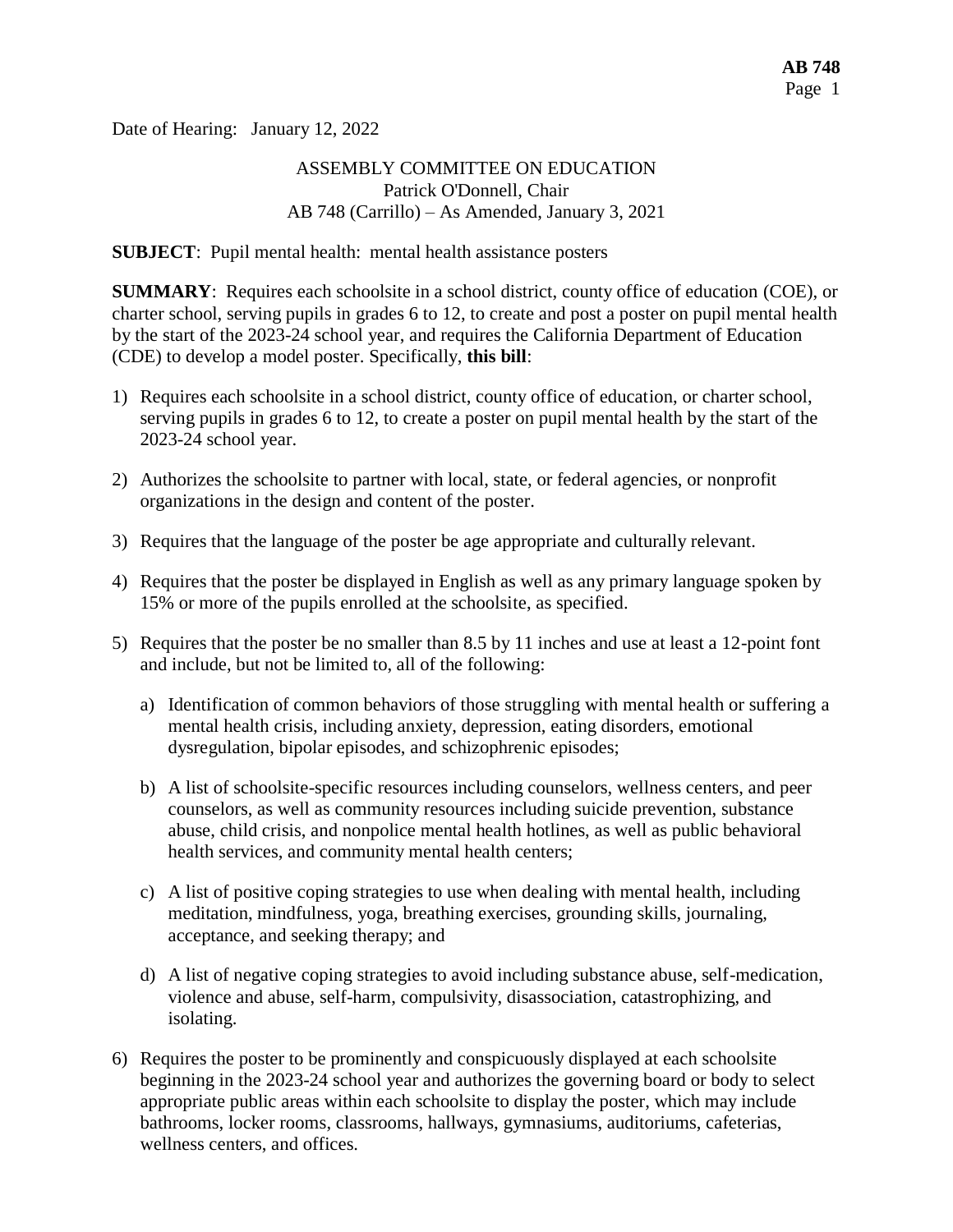- 7) Requires that the poster be digitized and distributed electronically to pupils.
- 8) Requires the CDE to develop and maintain a model poster, in collaboration with mental health experts, pupils, and administrators, to serve as a guide for schools.
- 9) Exempts school districts, COEs, and charter schools from civil liability for any damages arising from compliance, or failure to comply, with these requirements.

# **EXISTING LAW**:

- 1) Expresses the intent of the Legislature that the governing board of each school district and each county superintendent of schools maintain fundamental school health services at a level that is adequate to accomplish all of the following: preserve pupils' ability to learn, fulfill existing state requirements and policies regarding pupils' health, and contain health care costs through preventive programs and education. (Education Code (EC) 49427).
- 2) Establishes the Mental Health Student Services Act (MHSSA) as a competitive grant program for the purpose of establishing mental health partnerships between a county's mental health or behavioral health departments and school districts, charter schools, and the county office of education within a county. Requires the Mental Health Services Oversight and Accountability Commission (MHSOAC) to award grants to fund partnerships, subject to an appropriation being made for this purpose. (Health and Safety Code 5886)
- 3) Requires CDE to establish the Office of School-Based Health Programs to assist LEAs regarding information and participation in health-related programs, as well as to collaborate with the State Department of Health Care Services (DHCS) regarding school-based health services. (EC 49419)
- 4) Establishes the School Health Demonstration Project and requires CDE to select Technical Assistance teams to assist 25 pilot LEAs with training and support to expand comprehensive health and mental health services to pupils. (EC 49421)
- 5) Requires the CDE, in consultation with DHCS and stakeholders to develop guidelines on the use of telehealth technology in public schools to provide mental health & health services to pupils on school campuses, by December 31, 2022. (EC 49429)
- 6) Requires the DHCS (or a contracted vendor) to award competitive grants for school-linked behavioral health partnership grants to eligible entities (counties, city mental health, tribal entities, LEAs, higher education institutions, publicly funded early childhood education providers, health care service plans, community-based organizations, and behavioral health providers. (Welfare and Institutions Code (WIC) 5961.2)
- 7) Requires the DHCS to make incentive payments to qualifying Medi-Cal managed care plans to increase access to behavioral health services in publicly funded childcare and K-12 schools. (WIC 5961.3)
- 8) Requires the DHCS to develop a statewide fee schedule for school-linked outpatient mental health and substance use disorder treatments provided at a schoolsite. (WIC 5961.4)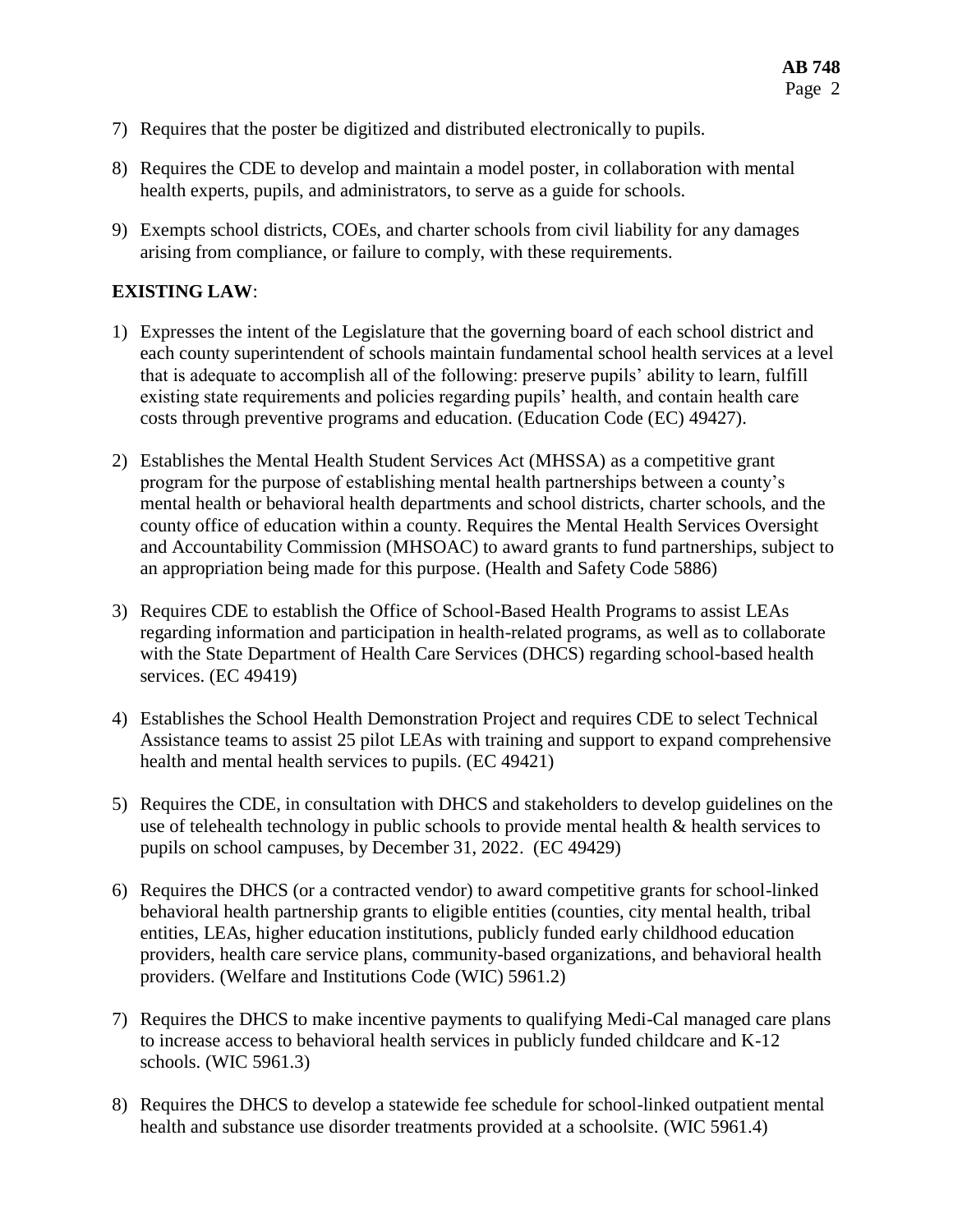9) Requires the DHCS to develop and select evidence-based interventions and communitydefined promising practices to improve outcomes for children and youth with or at high risk for behavioral health conditions. Requires the DHCS or contracted vendor to provide competitive grants to entities deemed qualified to support implementation of evidence-based interventions/promising practices. (WIC 5961.5)

**FISCAL EFFECT**: The Office of Legislative Counsel has keyed this bill as a possible statemandated local program.

# **COMMENTS**:

*Need for the bill.* According to the author, "AB 748 would ensure that young people have vital information about mental health resources offered to them readily available. The Biannual California Healthy Kids Survey from the Department of Health Care Services and the Department of Education has noted a steady rise in depression and anxiety among young people in the last several years. Studies also note that common mental health issues first emerge in adolescence, but young people often don't seek help until much later because they don't recognize the symptoms or don't know what resources exist. AB 748 would require California's middle and high schools to display 8x11 posters with information on common symptoms of mental health issues and school site resources that are available."

*Incidence of mental health and behavioral health issues for children and youth.* A 2014 UCLA Policy Brief notes that nearly half of all Americans will need mental health treatment some time during their lifetimes, with initial symptoms frequently occurring in childhood or adolescence. According to a report by the American Institutes for Research (AIR), *Mental Health Needs of Children and Youth,* up to 20% of children in the United States experience a mental, emotional, or behavioral health disorder each year.

*Youth mental health crisis intensifying as a result of the COVID-19 pandemic.* The American Academy of Pediatrics noted in recent guidance that "emotional and behavioral health challenges were of growing concern before the COVID-19 pandemic, and the public health emergency has only exacerbated these challenges." Prior to the pandemic, the incidence of youth mental health crises was increasing at an alarming rate. Suicide rates among youth ages 10-24 increased over 57% between 2007 and 2018, and as of 2018 suicide was the second leading cause of death for youth ages 15-19, according to the Centers for Disease Control and Prevention (CDC). Youth visits to pediatric emergency departments for suicide and suicidal ideation also doubled during this time period (Burstein, 2019).

The pandemic has dealt a particularly hard blow to students' mental health and well-being increasing social isolation, disrupting routines, and eliminating social traditions and rites of passage, while also reducing students' access to schools, which serve as the de facto mental health system for children and adolescents. For students from families also facing economic and other challenges, the crisis is deeper still.

*Importance of prevention and early intervention.* Several decades of research have shown that the promise and potential lifetime benefits of preventing mental, emotional, and behavioral disorders is greatest when focusing on young people, and that early interventions can be effective in delaying or preventing the onset of such disorders. Mental health problems that are not addressed early in life can result in severe consequences including serious difficulties at home,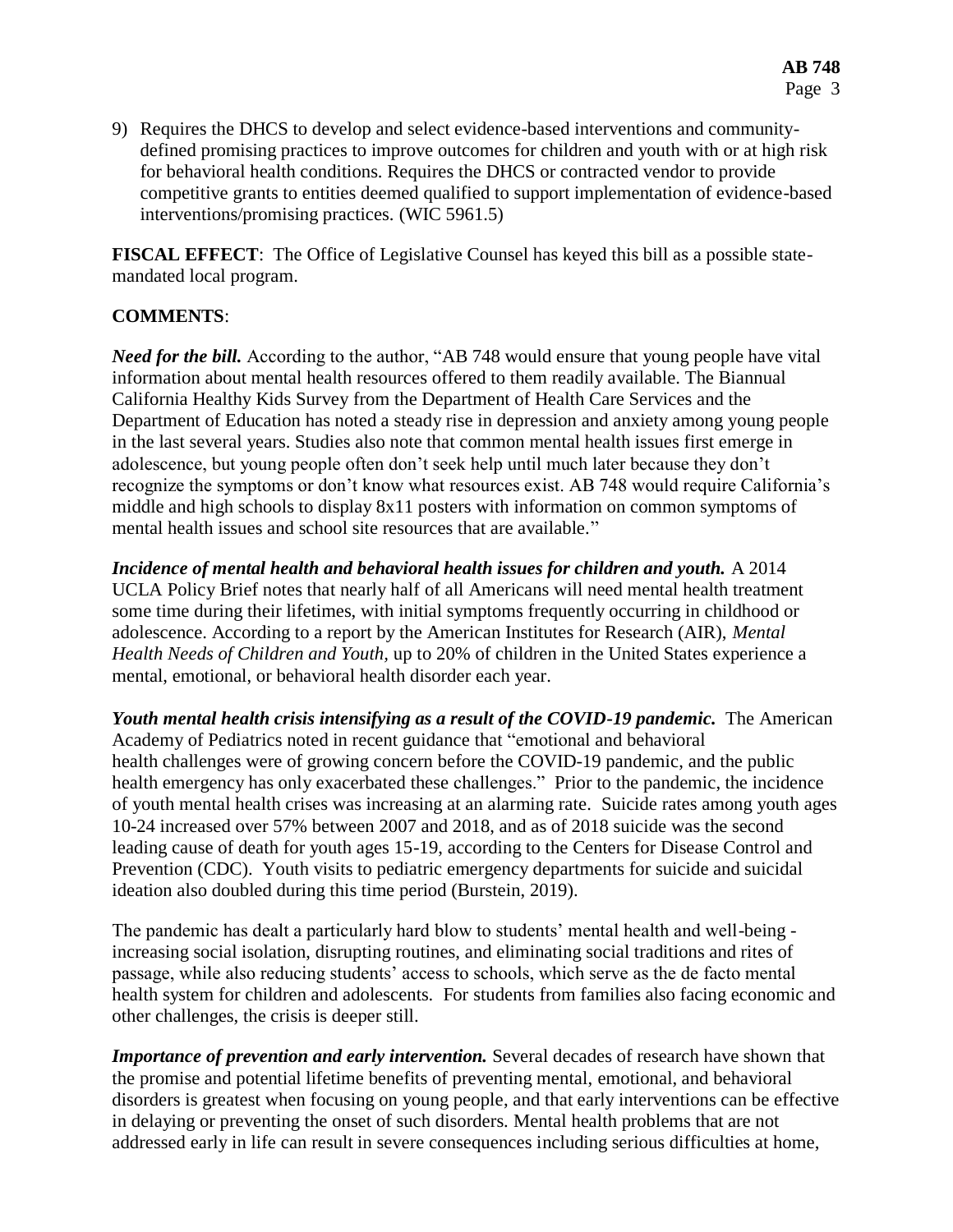with peers, and in school; a higher risk for dropping out of school; and increased risk of engaging in substance use, criminal behavior, and other risk-taking behaviors.

Research suggests that nearly half of all children with emotional or behavioral health difficulties receive no mental health services. Among the relatively few children and youth who do receive mental health services, most do so at school, with schools serving as the de facto mental health system for children in the U.S.

*Schools as centers of wellness.* The Mental Health Services Oversight and Accountability Commission (MHSOAC) 2020 report, *Every Young Heart and Mind: Schools as Centers of Wellness,* notes that schools are the bedrock of the community and the place where children spend most of their time outside of their homes. The report suggests that "the State must act decisively to establish the leadership structure to support these local efforts and provide the technical assistance required to make schools "centers of wellness and healing." This schoolbased approach will allow communities to connect to families with mental health needs, reach younger children at home before they start school, and further empower youth to develop the resilience required in these times. This strategic state support also is needed to build financially sustainable local partnerships designed to become more effective over time."

*Arguments in support.* According to the California Association of Student Councils, the sponsor of the bill, "This bill was developed by a robust group of student leaders at our annual Student Advisory Board on Education, representing a diverse delegation of students from across California. At this conference, our students recognized the dire need for a quick solution to the lack of resources students have been receiving regarding mental health. Studies show that common mental health issues such as depression, anxiety, and substance use disorders generally emerge during adolescence.

In addition, the most recent version of the California Healthy Kids Survey found that a long term rise in chronic sadness and hopelessness reported among young people in past surveys has continued. Adolescents also don't often seek out help, in one study only a third of 15 and 16 year olds with problematic mental health symptoms did, meaning that young people need every intervention opportunity possible to make sure that they end up seeking support.

AB 748 seeks to require California's middle and high schools to display informative posters and materials that can help students identify signs of mental health decline, have a plan in the event of a mental health crisis, learn about positive coping strategies, and be informed of school site social and emotional resources. All of these resources must be made readily available to students in the easiest way possible by posting them on school campuses. As schools are reopening, the posters can also be distributed digitally."

*Related legislation.* AB 543 (Smith) Chapter 428, Statutes of 2019 requires public schools serving pupils in grades 9-12 to create and display a poster that notifies its pupils of the school's sexual harassment policy, and to provide a written copy of its sexual harassment policy to all students.

AB 58 (Salas) of this Session requires LEAs to provide suicide awareness and prevention training annually to teachers and requires CDE to develop model practices.